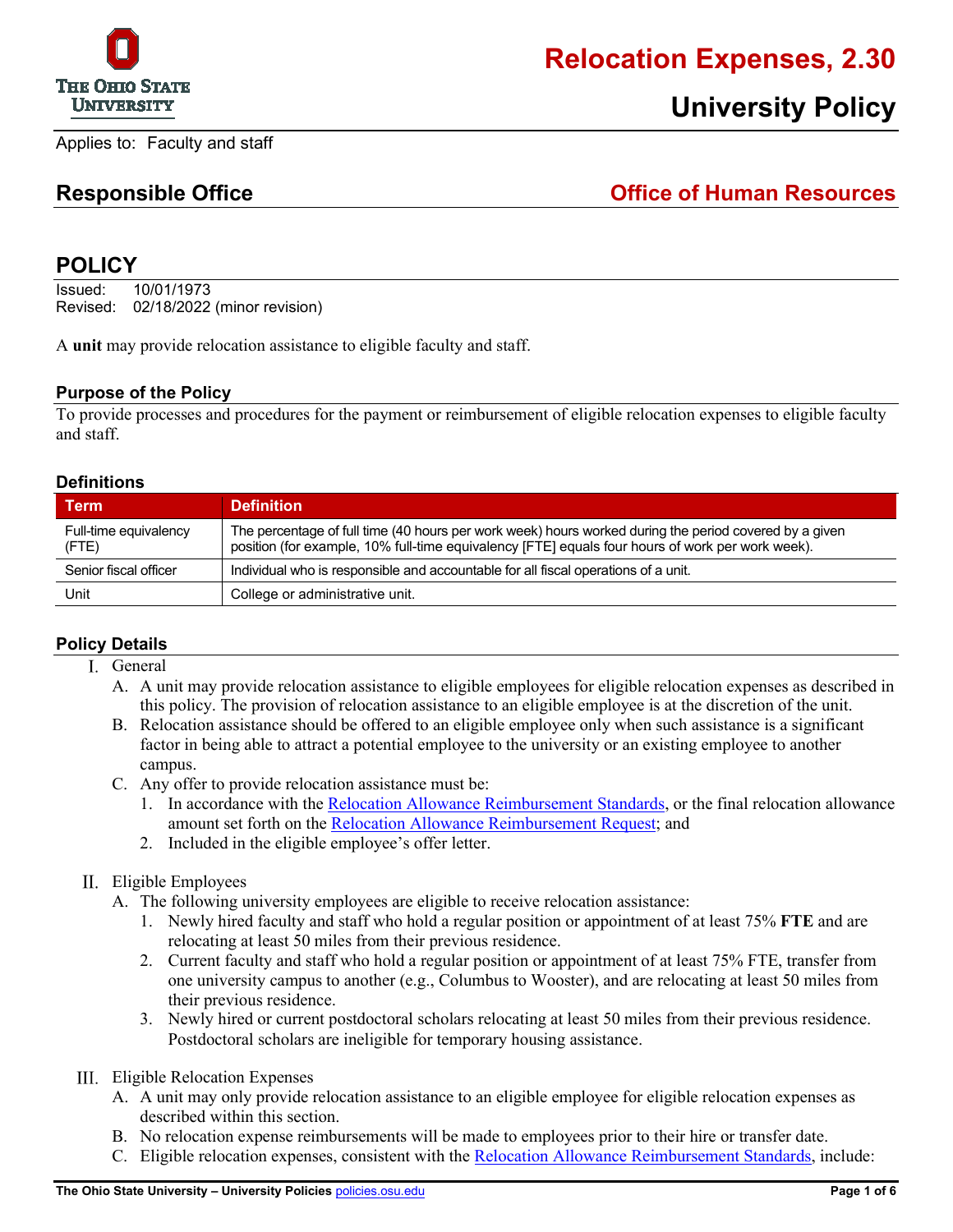

#### Applies to: Faculty and staff

- 1. Commercial moving company costs
- 2. Charges for packing, crating, mailing, and/or shipping household goods, and other miscellaneous packing supplies
- 3. Optional insurance on items such as furniture, clothing, and utensils
- 4. Rental truck costs
- 5. Cost of in-transit storage for up to 90 consecutive days
- 6. Shipment cost for car(s), if not used in the move
- 7. Cost of meals at any point in the relocation process, in accordance with current federal [per diem rates](https://www.gsa.gov/travel/plan-book/per-diem-rates) for meals and incidental expenses
- 8. Travel and lodging costs for one trip (employee and family) from the old primary residence to the new residence, which may include:
	- a. Actual gas cost, based upon receipts or current Internal Revenue Service (IRS) rates for personal or rental vehicles as indicated on the [Relocation Request Form](https://busfin.osu.edu/sites/default/files/relocreq.pdf)
	- b. Lodging in transit, based upon the current federal [per diem rates](https://www.gsa.gov/travel/plan-book/per-diem-rates) for the cities involved
	- c. Airfare (coach only)
	- d. Rental car (economy only unless unit approval of a larger vehicle is documented in advance of the rental)
	- e. Transportation fees (such as tolls, Uber/Lyft, taxi, parking, etc.)
- 9. Household pet shipping charges
- 10. House hunting expenses (one trip only, not to exceed five days) which may include:
	- a. Actual gas cost based upon receipts or current IRS rates for personal or rental vehicles as indicated on the [Relocation Request Form](https://busfin.osu.edu/sites/default/files/relocreq.pdf)
	- b. Lodging and meals based upon current federal [per diem rates](https://www.gsa.gov/travel/plan-book/per-diem-rates) for the city involved
	- c. Airfare (coach only)
	- d. Rental car (economy only unless unit approval of a larger vehicle is documented in advance of the rental)
	- e. Transportation fees (such as tolls, Uber/Lyft, taxi, parking, etc.)
- 11. Temporary housing assistance, in the amount and for the period stated in the offer letter (excludes food, cable/internet, and utilities)
	- a. Temporary housing assistance will begin no earlier than when the employee arrives at their university location or the date of hire/transfer, whichever occurs earlier.
	- b. Temporary housing assistance will end:
		- i. Six months from the date of hire/transfer into a position other than university president, executive vice president, senior vice president/equivalent position, or when the employee takes occupancy of a permanent residence, whichever occurs earlier.
		- ii. Twelve months from the date of hire/transfer into the position of university president, executive vice president, senior vice president/equivalent position, or when the employee takes occupancy of a permanent residence, whichever occurs earlier.
	- c. The unit dean/VP, at their discretion, may authorize any unused portion of the temporary housing assistance referenced in the offer letter to be used for other eligible relocation expenses enumerated in Policy Details III.C.1 and 2 of this policy.

### IV. Ineligible Relocation Expenses

- A. Expenses not paid or reimbursed by the university under this policy include:
	- 1. Business trip expenses
	- 2. Storage costs
	- 3. Meals and travel costs incurred by laborers
	- 4. Expenses incurred by persons not considered to be the employee's dependents for tax purposes
	- 5. Costs related to immigration, such as passports, visas, etc.
	- 6. Utility and telephone installation charges
	- 7. Loss of security deposits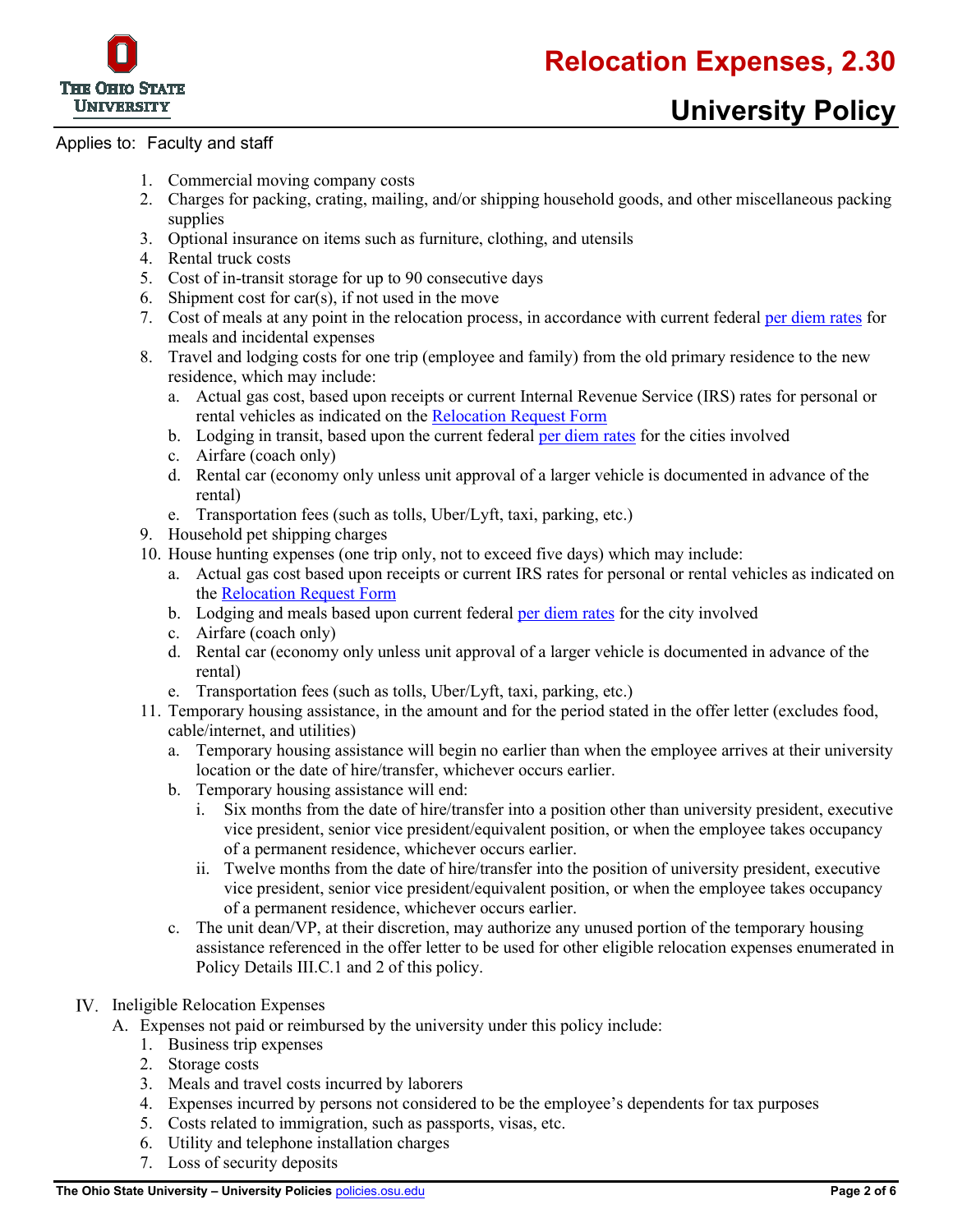

# **University Policy**

#### Applies to: Faculty and staff

- 8. Real estate expenses
- 9. Postage costs for realty and mortgage documents
- 10. Personal telephone calls, tips, movies, or other entertainment costs
- 11. Costs related to extraordinary items requiring special handling (e.g., boats)
- 12. Bank fees for cashier's checks
- 13. Expenses for relocating offices and laboratory equipment
- 14. Any other expenses not explicitly permitted by this policy
- Reimbursement Amounts for Relocation Expenses
	- A. The unit hiring manager must consult with Talent Acquisition to discuss the proposed reimbursement amounts for relocation expenses, which should be consistent with the Relocation Allowance Reimbursement [Standards.](https://hr.osu.edu/wp-content/uploads/relocation-standards.pdf)
- The payment and/or reimbursement of all relocation expenses will be treated as taxable wages in accordance with applicable law, and subject to applicable tax withholdings.
- Employee Repayment of Relocation Assistance
	- A. If an employee voluntarily leaves university employment for any reason or is involuntarily terminated pursuant to the [Corrective Action and Involuntary Termination 8.15 policy](https://hr.osu.edu/wp-content/uploads/policy815.pdf) or th[e Faculty Rule 3335-5-04](https://trustees.osu.edu/bylaws-and-rules/3335-5) process within two years of the employee's date of hire or transfer, the employee will be required to reimburse the university for relocation assistance received. The amount of the reimbursement will be determined in accordance with the following schedule:
		- 1. If separation occurs on or prior to the first anniversary of the employee's date of hire or transfer, the employee must reimburse the university 100% of the relocation assistance provided.
		- 2. If separation occurs after the first anniversary of the employee's date of hire or transfer, but prior to the second anniversary of the employee's date of hire or transfer, the employee must reimburse the university 50% of the relocation assistance provided.
		- 3. If an employee has different repayment terms in an offer letter, the terms in the offer letter prevail over this Section VII.
	- B. Units must notify employees at the time of their separation if they have a repayment obligation under this Section VII.
	- C. Any reimbursement due under this Section VII must be remitted to the university within 30 days following the university's written notification to the former employee of the amount due.

### **PROCEDURE**

Issued: 10/01/1973 Revised: 02/18/2022 (minor revision)

- I. Relocation Expenses
	- A. Negotiation
		- 1. The unit's hiring manager must consult with Talent Acquisition, as follows, on the appropriate amount of relocation expenses to be offered to candidates during the hiring or transfer process.
		- 2. If the proposed reimbursement allowance does not exceed the amounts within th[e Relocation Allowance](https://hr.osu.edu/wp-content/uploads/relocation-standards.pdf)  [Reimbursement Standards:](https://hr.osu.edu/wp-content/uploads/relocation-standards.pdf)
			- a. The unit's hiring manager must:
				- i. Complete th[e Relocation Allowance Reimbursement Request](https://hr.osu.edu/wp-content/uploads/relocation-request-form.pdf) and submit it to Talent Acquisition;
				- ii. Discuss the proposed reimbursement allowance with Talent Acquisition. The proposed allowance must align with the [Relocation Allowance Reimbursement Standards,](https://hr.osu.edu/wp-content/uploads/relocation-standards.pdf) which set forth the maximum relocation assistance available to eligible employees; and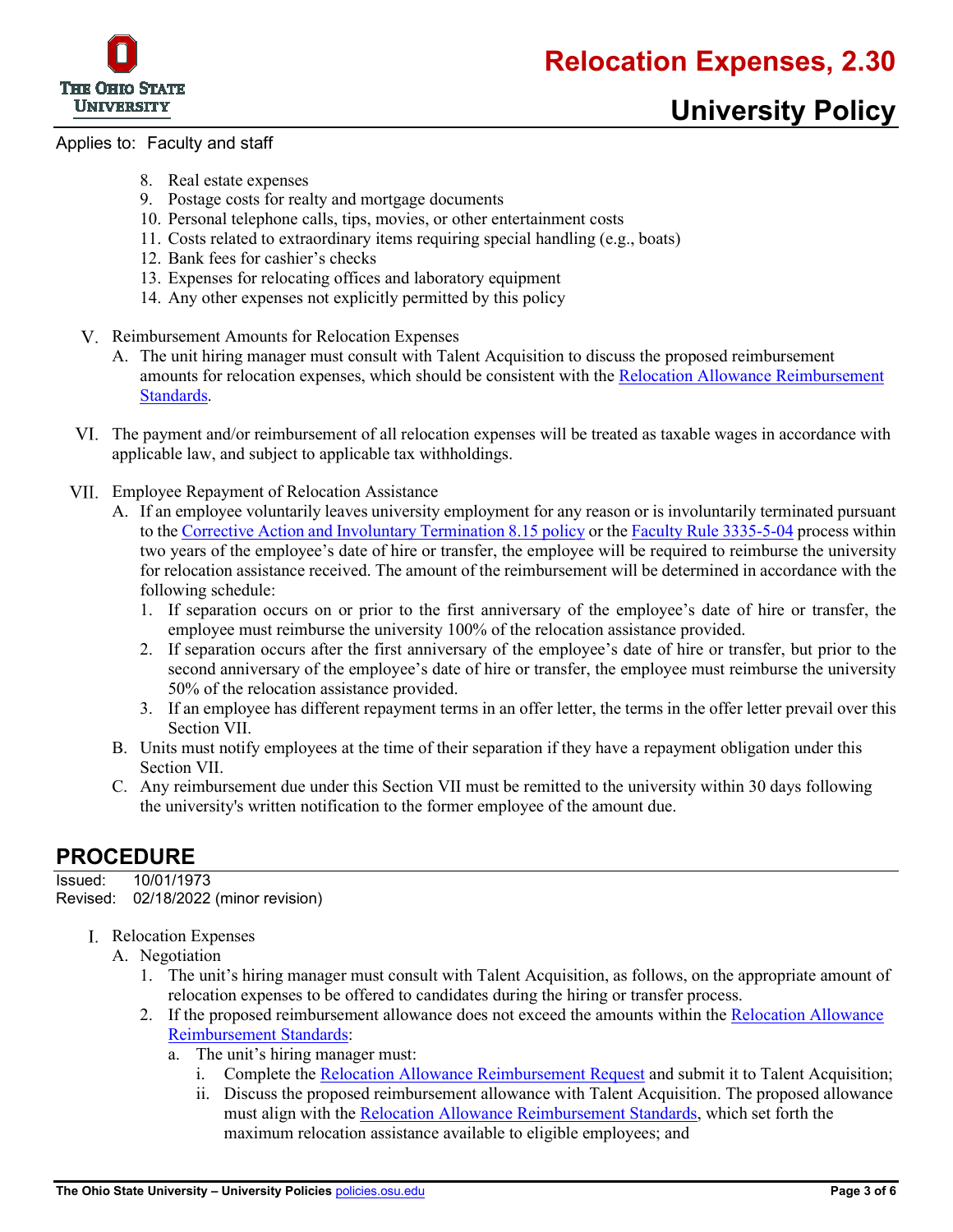

#### Applies to: Faculty and staff

- iii. After such discussion, sign the [Relocation Allowance Reimbursement Request](https://hr.osu.edu/wp-content/uploads/relocation-request-form.pdf) to acknowledge consultation with Talent Acquisition and the agreed-upon relocation allowance reimbursement that will be provided to the eligible employee.
- b. Talent Acquisition will also sign the [Relocation Allowance Reimbursement Request](https://hr.osu.edu/wp-content/uploads/relocation-request-form.pdf) to acknowledge the consultation and agreed-upon relocation allowance reimbursement.
- 2. If the proposed reimbursement allowance exceeds the amounts within the [Relocation Allowance](https://hr.osu.edu/wp-content/uploads/relocation-standards.pdf)  [Reimbursement Standards:](https://hr.osu.edu/wp-content/uploads/relocation-standards.pdf)
	- a. The unit's hiring manager must submit the [Relocation Allowance Reimbursement Request](https://hr.osu.edu/wp-content/uploads/relocation-request-form.pdf) to the dean/VP for review.
	- b. The unit dean/VP must provide a rationale for the proposed amount on the [Relocation Allowance](https://hr.osu.edu/wp-content/uploads/relocation-request-form.pdf)  [Reimbursement Request,](https://hr.osu.edu/wp-content/uploads/relocation-request-form.pdf) sign the request, and submit it to Talent Acquisition.
	- c. Talent Acquisition will discuss the proposed allowance with the unit dean/VP or their designee.
	- d. The unit dean/VP will then sign the [Relocation Allowance Reimbursement Request](https://hr.osu.edu/wp-content/uploads/relocation-request-form.pdf) to acknowledge consultation with Talent Acquisition and approve the agreed-upon relocation allowance reimbursement that will be provided to the eligible employee.
	- e. Talent Acquisition will also sign [Relocation Allowance Reimbursement Request](https://hr.osu.edu/wp-content/uploads/relocation-request-form.pdf) to acknowledge the consultation and agreed-upon relocation allowance reimbursement.
- B. Offer letters to candidates who will receive relocation assistance must:
	- 1. Set forth the maximum relocation assistance for eligible employees, which must align with the [Relocation](https://hr.osu.edu/wp-content/uploads/relocation-standards.pdf)  Allowance [Reimbursement Standards](https://hr.osu.edu/wp-content/uploads/relocation-standards.pdf) or with the amount approved by the dean/VP on the [Relocation](https://hr.osu.edu/wp-content/uploads/relocation-request-form.pdf)  [Allowance Reimbursement Request;](https://hr.osu.edu/wp-content/uploads/relocation-request-form.pdf)
	- 2. Inform the employee that applicable taxes will be withheld for paid or reimbursed relocation expenses under this policy;
	- 3. Set forth that the employee must utilize authorized relocation assistance within one year of the start date identified within the offer letter; and
	- 4. Include a link to this policy.
- II. Vendor Information and Direct Billing
	- A. Vendor information
		- 1. Talent Acquisition will maintain and provide information regarding how an employee receiving relocation assistance should contact vendors (such as movers, realtors, etc.).
	- B. Direct billing
		- 1. When direct billing is utilized:
			- a. Talent Acquisition will verify the amount with Buckeye Buy and submit a copy of the request for direct billing. Talent Acquisition will also track the submitted requests for direct billing to ensure they do not exceed the maximum relocation assistance amount and record the amount on the employee's record for tax purposes.
			- b. Supply Management, after receipt of moving expenses information from the commercial carrier, will issue a purchase order for direct payment of the commercial carrier for moving expenses.
			- c. The unit's **senior fiscal officer** will review the purchase order, and when appropriate, approve payment to the commercial carrier. No payment will be made without approval by the senior fiscal officer.
			- d. Talent Acquisition will retain the following employee information for audit purposes:
				- i. Employee name
				- ii. Employee ID number
				- iii. Employee hire date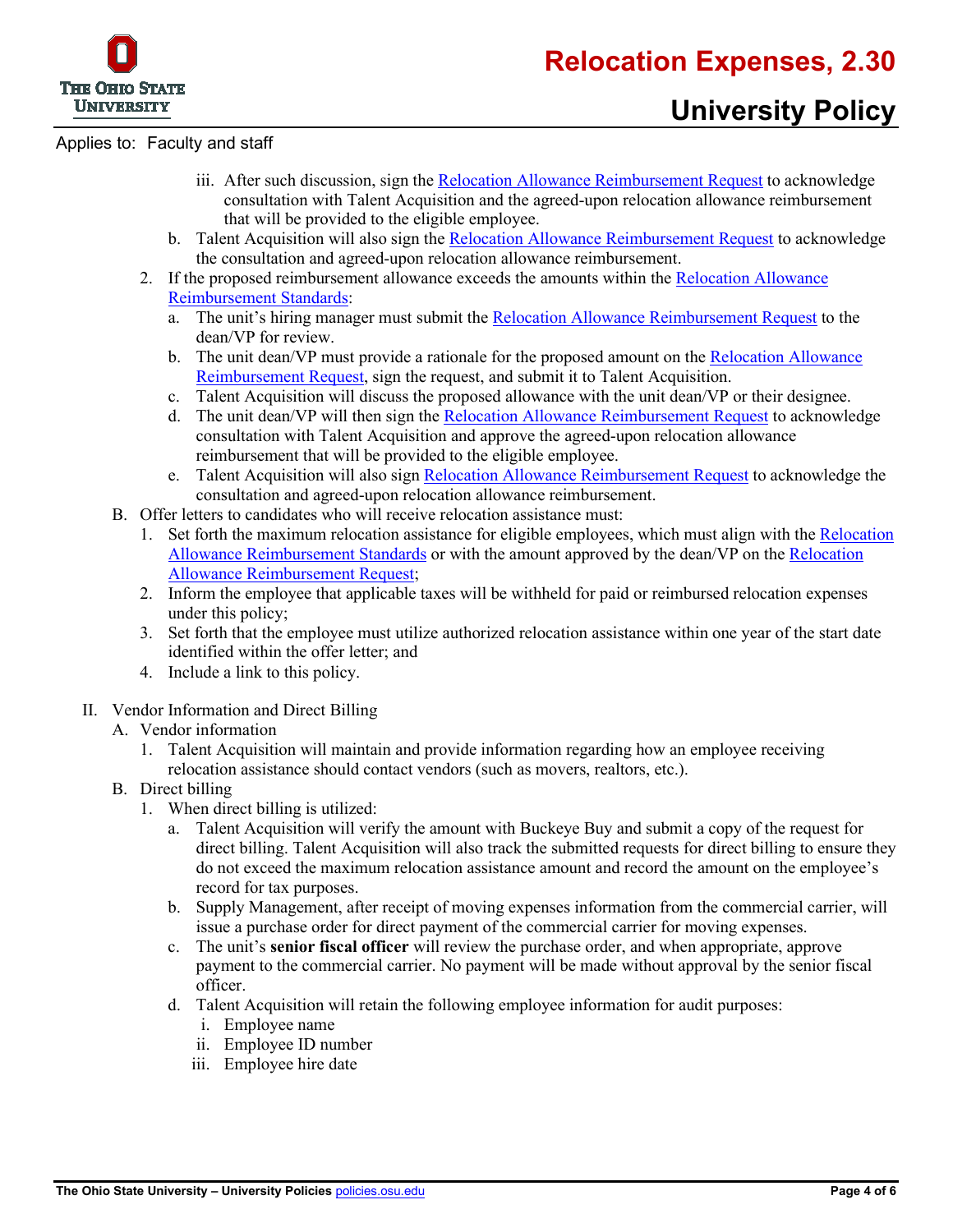

#### Applies to: Faculty and staff

- III. Temporary Housing
	- A. An employee who receives temporary housing as part of their relocation assistance must provide notice to the unit no later than 15 days after the employee takes occupancy of a permanent residence.
	- B. Failure to provide notice in accordance with this section may subject the employee to corrective action pursuant to the [Corrective Action and Involuntary Termination 8.15 policy,](https://hr.osu.edu/wp-content/uploads/policy815.pdf) when applicable. The university may also take action to obtain reimbursement from the employee for all temporary housing assistance the university provided for the period after the employee had taken occupancy of a permanent residence.

#### IV. Obtaining Reimbursement

- A. To obtain reimbursement, an employee must:
	- 1. Complete th[e Relocation Request Form](https://busfin.osu.edu/sites/default/files/relocreq.pdf) and submit it to Talent Acquisition;
	- 2. Submit itemized receipts to Talent Acquisition. Receipts are not required for mileage or meal reimbursement. Online driving directions may be supplied to support mileage claimed; and
	- Retain copies of all documents for audit purposes.
- B. When an employee submits the documentation required in Procedure IV.A, Talent Acquisition will ensure that the employee receives their reimbursement for eligible expenses in accordance with the receipts they have submitted and applicable federal per diem rates.
- C. Applicable employment taxes will be withheld at the current supplemental rate and be reported on the annual Form W-2 in accordance with Payroll Services processes.
- D. Talent Acquisition will maintain and provide information regarding the necessary documentation an employee must submit to receive reimbursement.

| neshnimmes<br><b>Position or Office</b> | <b>Responsibilities</b>                                                                                                                                                                                                                                                                                                                                                                                                                                                                                                                                                                                                                                        |  |
|-----------------------------------------|----------------------------------------------------------------------------------------------------------------------------------------------------------------------------------------------------------------------------------------------------------------------------------------------------------------------------------------------------------------------------------------------------------------------------------------------------------------------------------------------------------------------------------------------------------------------------------------------------------------------------------------------------------------|--|
|                                         |                                                                                                                                                                                                                                                                                                                                                                                                                                                                                                                                                                                                                                                                |  |
| Dean/VP                                 | 1. Authorize, as appropriate, any unused portion of temporary housing assistance to be used for other<br>eligible relocation expenses as set forth in the policy.<br>When proposed relocation reimbursement allowance request exceeds the Relocation Allowance<br>2.<br>Reimbursement Standards, provide rationale on Relocation Allowance Reimbursement Request, sign<br>the request, and submit to Talent Acquisition.<br>3. Discuss proposed amount with Talent Acquisition.<br>4. After consultation with Talent Acquisition, sign Relocation Allowance Reimbursement Request to<br>acknowledge the agreed-upon relocation reimbursement allowance amount. |  |
| Employee                                | Complete Relocation Request Form and submit to Talent Acquisition.<br>1.<br>2. If temporary housing is part of relocation assistance, provide notice to unit no later than 15 days after<br>taking occupancy of permanent residence.<br>3. Retain copies of all documents for audit purposes.<br>When required, repay university for relocation assistance received as set forth in the policy.<br>4.                                                                                                                                                                                                                                                          |  |
| Hiring manager                          | 1. Complete and submit Relocation Reimbursement Allowance Request as outlined in the policy.<br>2. Discuss proposed amount with Talent Acquisition.<br>3. Review and sign Relocation Reimbursement Allowance Request to acknowledge consultation with<br>Talent Acquisition and agreed-upon relocation reimbursement allowance amount.<br>4. Submit reimbursement allowance requests that exceed the amounts set forth in the Relocation<br>Allowance Reimbursement Standards to the dean/VP for review.                                                                                                                                                       |  |
| Senior fiscal officer                   | Review purchase orders and, when appropriate, approve payments to commercial carriers for moving expenses.                                                                                                                                                                                                                                                                                                                                                                                                                                                                                                                                                     |  |
| Supply Management                       | Issue purchase orders for direct payment of commercial carriers for moving expenses.                                                                                                                                                                                                                                                                                                                                                                                                                                                                                                                                                                           |  |
| <b>Talent Acquisition</b>               | 1. Consult with unit hiring managers on proposed relocation reimbursement allowances as outlined in the<br>policy.<br>2. Review and sign Relocation Allowance Reimbursement Requests to acknowledge consultation and<br>agreed-upon relocation reimbursement allowance amounts.<br>3. Maintain and provide information regarding how employees receiving relocation assistance should<br>contact vendors (such as movers, realtors, etc.).<br>4. Verify direct billing amounts Buckeye Buy and submit requests as set forth in the policy.                                                                                                                     |  |

### **Responsibilities**